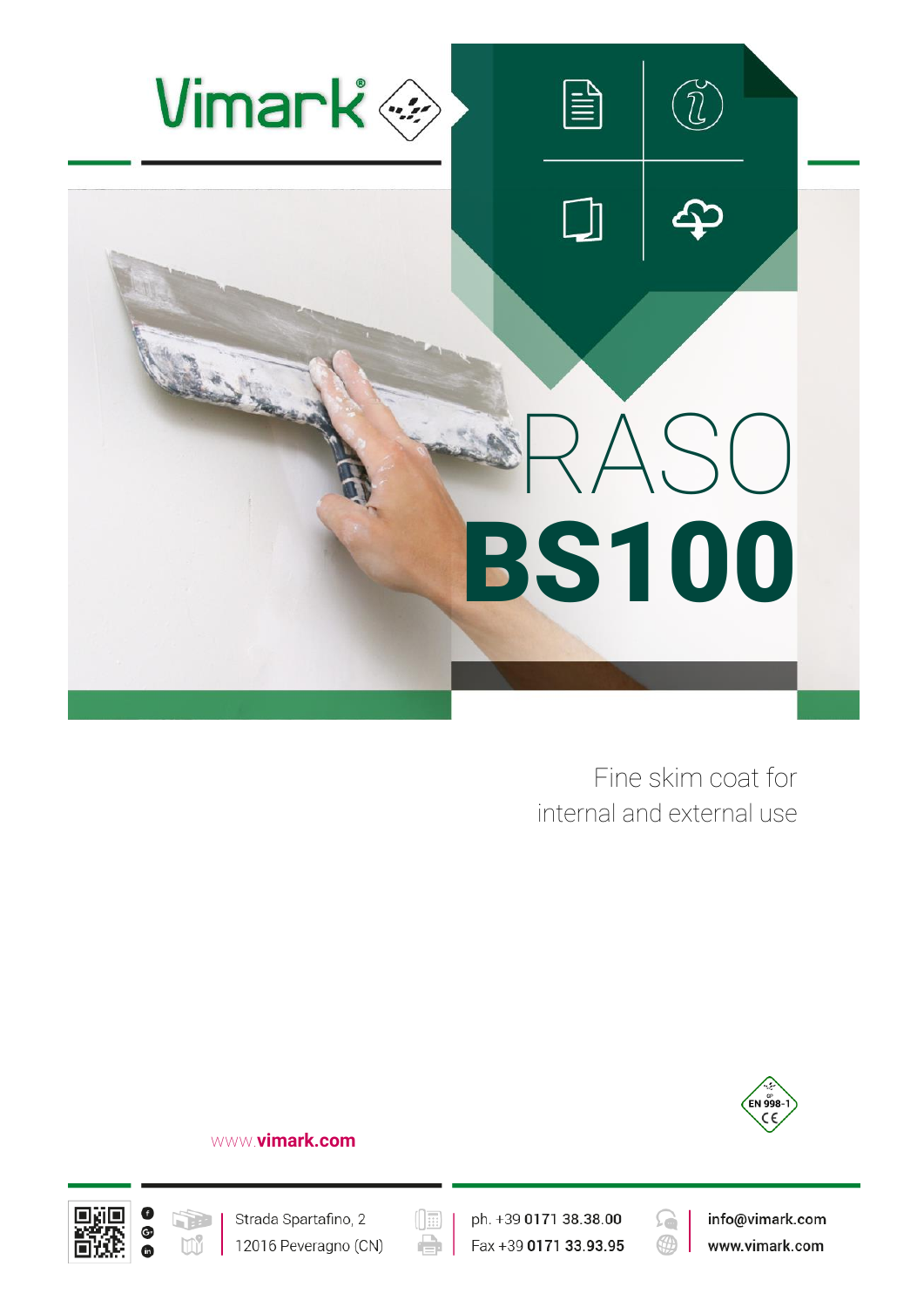

RASO BS100

© Vimark S.r.l. January 2018 - Page 2 | 3

| <b>PRODUCT</b><br><b>DESCRIPTION</b>      | panels, concrete slabs, etc.<br>with two or more coats irregularities of up to 2 mm.                                                                                                                                                                                                                                                                                                                                                                                                                                                                                                                                                                                                                                                                                                                                                                 | RASO BS100 is a fine skim coat for a smooth effect on both new and existing internal and external surfaces. The<br>special formula makes it suitable to fill, skim and level residential and industrial surfaces with manual application.<br>Ideal for uniform and smooth finishes on traditional or pre-mixed plasters based on lime and cement, prefabricated<br>The product is white with a good mechanical resistance and surface adhesion, it is easy to sand and allows to level                                                                                                                                                                                                                                                                                                                                                                                                                                          |            |
|-------------------------------------------|------------------------------------------------------------------------------------------------------------------------------------------------------------------------------------------------------------------------------------------------------------------------------------------------------------------------------------------------------------------------------------------------------------------------------------------------------------------------------------------------------------------------------------------------------------------------------------------------------------------------------------------------------------------------------------------------------------------------------------------------------------------------------------------------------------------------------------------------------|---------------------------------------------------------------------------------------------------------------------------------------------------------------------------------------------------------------------------------------------------------------------------------------------------------------------------------------------------------------------------------------------------------------------------------------------------------------------------------------------------------------------------------------------------------------------------------------------------------------------------------------------------------------------------------------------------------------------------------------------------------------------------------------------------------------------------------------------------------------------------------------------------------------------------------|------------|
| <b>COMPOSITION</b>                        | substrates.                                                                                                                                                                                                                                                                                                                                                                                                                                                                                                                                                                                                                                                                                                                                                                                                                                          | RASO BS100 is premixed with special hydraulic binders, aerial lime, finely selected and appropriately dosed<br>aggregates and specific additives that improve the quality of the product in terms of workability and adhesion to                                                                                                                                                                                                                                                                                                                                                                                                                                                                                                                                                                                                                                                                                                |            |
| <b>SUBSTRATES</b>                         | to the entire surface at least 12 hours before applying RASO BS100.                                                                                                                                                                                                                                                                                                                                                                                                                                                                                                                                                                                                                                                                                                                                                                                  | Before applying check that the surfaces are regularly absorbent, coplanar, solid, free of weak parts, dust, bacterial<br>proliferations, saline efflorescence, oil, grease, wax, residues from previous work etc. and not subject to movement<br>or shrinkage. When applying at high temperatures it is essential to wet the surfaces previously with water.<br>On particularly stressed surfaces in order to limit surface cracks from forming, it is advisable to apply a reinforced<br>coating cycle by applying RASOLITE and the reinforcing mesh ARMANET 4x4.<br>RASO BS100 can be applied on both new or existing traditional or pre-mixed lime and cement plaster, prefabricated<br>panels, concrete slabs, etc. To limit and uniform the absorption of extremely porous and absorbent substrates, or<br>for applications on gypsum or plasterboard, apply previously a coat of PRIMER ACRILICO. The primer must applied |            |
| <b>MIXING</b><br><b>AND APPLICATION</b>   | Mix a 20 kg bag of RASO BS100 with approximately 9.5-10 litres of clean water using an electric mixer until smooth<br>and lump free. Allow to rest for 2-3 minutes then remix briefly before use. The mixed product is usable for up to<br>three hours. Do not add water or mix to use beyond this period<br>Apply the skim coat using a large American trowel with horizontal and vertical cross-strokes taking care to spread<br>it evenly and levelling any small differences in the substrate until the desired appearance is achieved. The product<br>is to be applied in two or more coats up to a maximum thickness of 2 mm.<br>Apply subsequent coats before the previous layer is completely dry. After drying, depending on the type of finish<br>desired, the surface can be sanded. Paint or wallpaper can be added once completely dry. |                                                                                                                                                                                                                                                                                                                                                                                                                                                                                                                                                                                                                                                                                                                                                                                                                                                                                                                                 |            |
| <b>COVERAGE</b>                           | 0.6-0.7 kg per m <sup>2</sup> per mm of thickness.<br>28-33 m <sup>2</sup> @1 mm/20 kg bag.                                                                                                                                                                                                                                                                                                                                                                                                                                                                                                                                                                                                                                                                                                                                                          |                                                                                                                                                                                                                                                                                                                                                                                                                                                                                                                                                                                                                                                                                                                                                                                                                                                                                                                                 |            |
| <b>COLOUR</b>                             | White.                                                                                                                                                                                                                                                                                                                                                                                                                                                                                                                                                                                                                                                                                                                                                                                                                                               |                                                                                                                                                                                                                                                                                                                                                                                                                                                                                                                                                                                                                                                                                                                                                                                                                                                                                                                                 |            |
| <b>PACKAGING</b>                          |                                                                                                                                                                                                                                                                                                                                                                                                                                                                                                                                                                                                                                                                                                                                                                                                                                                      | Bags of 20 kg on disposable pallet of 1260 kg (63 bags) protected by plastic wrap.                                                                                                                                                                                                                                                                                                                                                                                                                                                                                                                                                                                                                                                                                                                                                                                                                                              |            |
| <b>STORAGE</b><br><b>&amp; SHELF LIFE</b> |                                                                                                                                                                                                                                                                                                                                                                                                                                                                                                                                                                                                                                                                                                                                                                                                                                                      | 12 months from date of manufacture if stored in unopened original packaging in a dry and frost-free place.                                                                                                                                                                                                                                                                                                                                                                                                                                                                                                                                                                                                                                                                                                                                                                                                                      |            |
| <b>PRECAUTIONS</b>                        | Avoid application with temperatures of below + 5°C, or above + 30°C. In high temperatures and new substrates of<br>more than 72 hours, it is advisable to wet the surface evenly with water before applying the skim coat. Do not apply<br>to surfaces that are frozen, dusty, unstable or inconsistent. Apply a thickness of up to 2 mm of product. Do not<br>apply directly to gypsum-based substrates. Do not apply on expanded panels of mineral and organic nature. Protect<br>the applied product from freezing, rain and rapid drying for the first 24 hours after application. Wait for complete<br>drying before painting or decorating.                                                                                                                                                                                                    |                                                                                                                                                                                                                                                                                                                                                                                                                                                                                                                                                                                                                                                                                                                                                                                                                                                                                                                                 |            |
| <b>PRODUCT</b>                            | Appearance                                                                                                                                                                                                                                                                                                                                                                                                                                                                                                                                                                                                                                                                                                                                                                                                                                           | Powder                                                                                                                                                                                                                                                                                                                                                                                                                                                                                                                                                                                                                                                                                                                                                                                                                                                                                                                          |            |
| <b>DATA</b>                               | Colour                                                                                                                                                                                                                                                                                                                                                                                                                                                                                                                                                                                                                                                                                                                                                                                                                                               | White                                                                                                                                                                                                                                                                                                                                                                                                                                                                                                                                                                                                                                                                                                                                                                                                                                                                                                                           |            |
|                                           | Powder density                                                                                                                                                                                                                                                                                                                                                                                                                                                                                                                                                                                                                                                                                                                                                                                                                                       | $\sim$ 1000 kg/m <sup>3</sup>                                                                                                                                                                                                                                                                                                                                                                                                                                                                                                                                                                                                                                                                                                                                                                                                                                                                                                   | EN 1015-10 |
|                                           | Maximum aggregate size                                                                                                                                                                                                                                                                                                                                                                                                                                                                                                                                                                                                                                                                                                                                                                                                                               | $\leq 0.1$ mm                                                                                                                                                                                                                                                                                                                                                                                                                                                                                                                                                                                                                                                                                                                                                                                                                                                                                                                   |            |



 $\left(\begin{array}{ccc}\hline\hline\hline\cdots\hline\hline\cdots\hline\end{array}\right)$ 

ph. +39 0171 38.38.00 Fax +39 0171 33.93.95

-1

 $\oplus$ 



info@vimark.com www.vimark.com